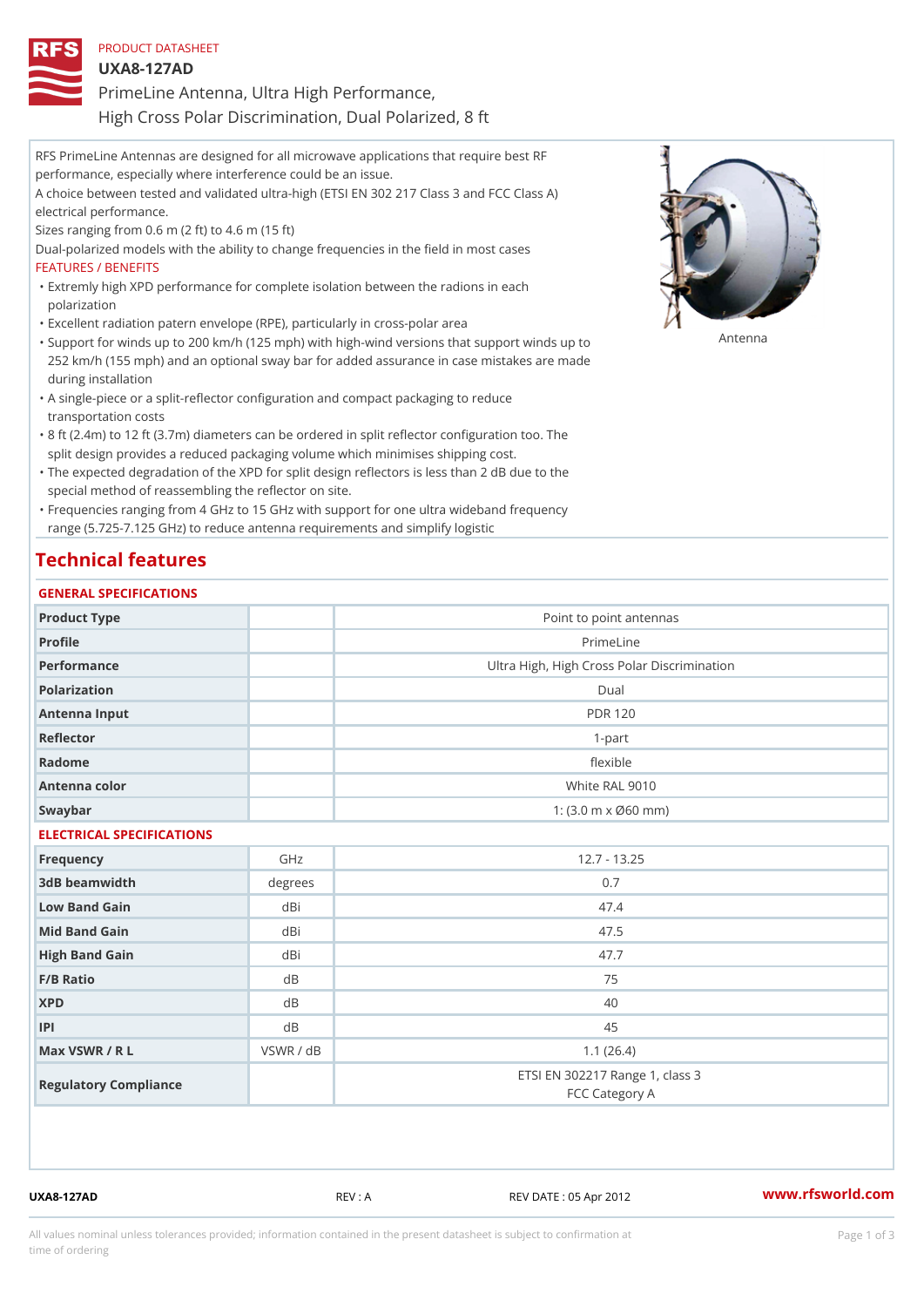# PRODUCT DATASHEET UXA8-127AD PrimeLine Antenna, Ultra High Performance, High Cross Polar Discrimination, Dual Polarized, 8 ft

| MECHANICAL SPECIFICATIONS             |              |                                                                         |  |
|---------------------------------------|--------------|-------------------------------------------------------------------------|--|
| Diameter                              | ft $(m)$     | 8(2.4)                                                                  |  |
| Elevation Adjustment                  | degree:      | ± 5                                                                     |  |
| Azimuth Adjustment                    | degree:      | ± 5                                                                     |  |
| Polarization Adjustment               | degree       | ± 5                                                                     |  |
| Mounting Pipe Diameter<br>minimaum    | $mm$ (in)    | 114(4.5)                                                                |  |
| Mounting Pipe Diameter<br>maximum     | $mm$ (in)    | 114(4.5)                                                                |  |
| Approximate Weight                    | kg(lb)       | 180 (396)                                                               |  |
| Survival Windspeed                    | $km/h$ (mph) | 200 (125)                                                               |  |
| Operational Windspeed                 | $km/h$ (mph) | 190 (118)                                                               |  |
| <b>STRUCTURE</b>                      |              |                                                                         |  |
| Radome Material                       |              | PVC coated fabric                                                       |  |
| FURTHER ACCESSORIES                   |              |                                                                         |  |
| optional Swaybar                      |              | 1: SMA-SK-60-3000A (3.0 m x Ø60 mm)                                     |  |
| Further Accessories                   |              | SMA-WK-8: Wind Kit<br>SMA-SKO-UNIVERSAL-L : Universal sway bar fixation |  |
| MOUNTOUTLINE                          |              |                                                                         |  |
| m <sub>m</sub><br>Dimension_A<br>(in  |              | 2616 (103.4)                                                            |  |
| m <sub>m</sub><br>Dimension B<br>(in) |              | 1450(57.1)                                                              |  |
|                                       |              |                                                                         |  |

Dimension\_C

Dimension\_E

Dimension\_F

 $114$  m m (4.5 \_ i r )  $\sqrt{$  ii p  $\ge$ 

 $Dim_D - D -$ 

mm (in)

m m

mm (in)

m<sub>m</sub> (in)

460 (18.1)

190 (7.5)

310 (12.3)

1120 (44.1)

UXA8-127AD REV : A REV DATE : 05 Apr 2012 [www.](https://www.rfsworld.com)rfsworld.com